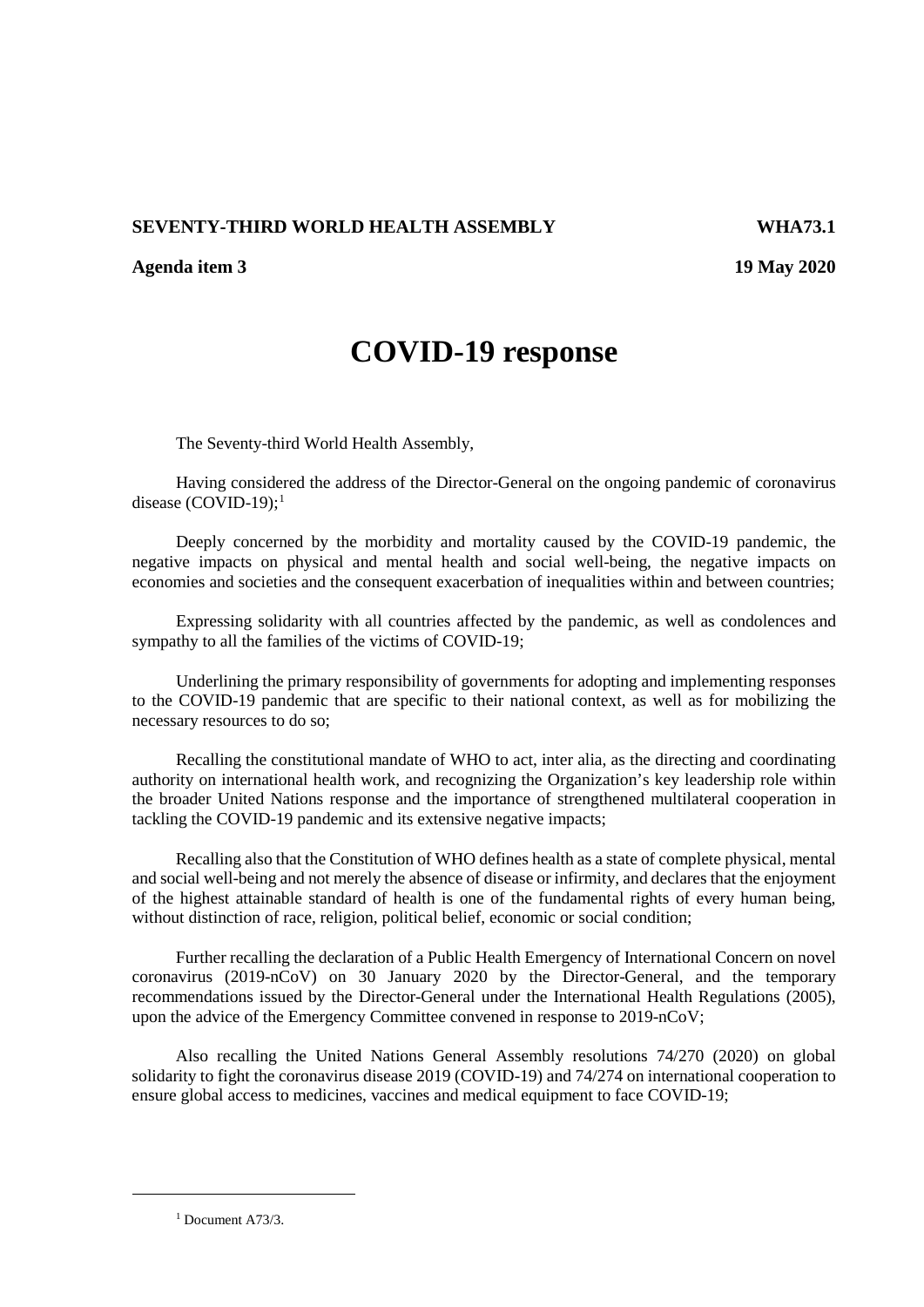Noting resolution EB146.R10 (2020) on strengthening preparedness for health emergencies: implementation of the International Health Regulations (2005), and reiterating the obligation for all States Parties to fully implement and comply with the International Health Regulations (2005);

Noting also WHO's Strategic Preparedness and Response Plan and the United Nations' Global Humanitarian Response Plan for COVID-19;

Recognizing that the COVID-19 pandemic has a disproportionately heavy impact on the poor and the most vulnerable, with repercussions on health and development gains, in particular in low-income, middle-income and developing countries, thus hampering the achievement of the Sustainable Development Goals and universal health coverage, including through the strengthening of primary health care; reiterating the importance of continued and concerted efforts, and the provision of development assistance; and further recognizing with deep concern the impact of high debt levels on countries' ability to withstand the impact of the COVID-19 shock;

Recognizing further the negative health impacts of the COVID-19 pandemic, including hunger and malnutrition, increased violence against women, children, and frontline health workers, as well as disruptions in the care of older persons and persons with disabilities;

Emphasizing the need to protect populations from COVID-19, in particular people with preexisting health conditions, older people, and other groups at risk, including health professionals, health workers and other relevant frontline workers, especially women, who represent the majority of the health workforce, as well as people with disabilities, children and adolescents, and people in vulnerable situations; and stressing the importance of age- and disability-sensitive and gender-responsive measures in this regard;

Recognizing the need for all countries to have unhindered, timely access to quality, safe, efficacious and affordable diagnostics, therapeutics, medicines and vaccines, and essential health technologies, and their components, as well as equipment, in order to mount the COVID-19 response;

Noting the need to ensure the safe and unhindered access of humanitarian personnel, in particular medical personnel responding to the COVID-19 pandemic, their means of transport and equipment; and to protect hospitals and other medical facilities as well as the delivery of supplies and equipment, in order to allow such personnel to efficiently and safely perform their task of assisting affected civilian populations;

Recalling United Nations General Assembly resolution 46/182 of 19 December 1991 on the strengthening of the coordination of humanitarian emergency assistance of the United Nations and all subsequent General Assembly resolutions on the subject, including resolution 74/118 of 16 December 2019;

Underscoring that respect for international law, including international humanitarian law, is essential to contain outbreaks of COVID-19 in armed conflicts and mitigate their impact;

Recognizing further the many unforeseen public health impacts, challenges and resource needs generated by the ongoing COVID-19 pandemic and the potential re-emergences thereof, as well as the multitude and complexity of necessary immediate and long-term actions, coordination and collaboration that are required at all levels of governance across organizations and sectors, including civil society and the private sector, in order to have an efficient and coordinated public health response to the pandemic, leaving no one behind;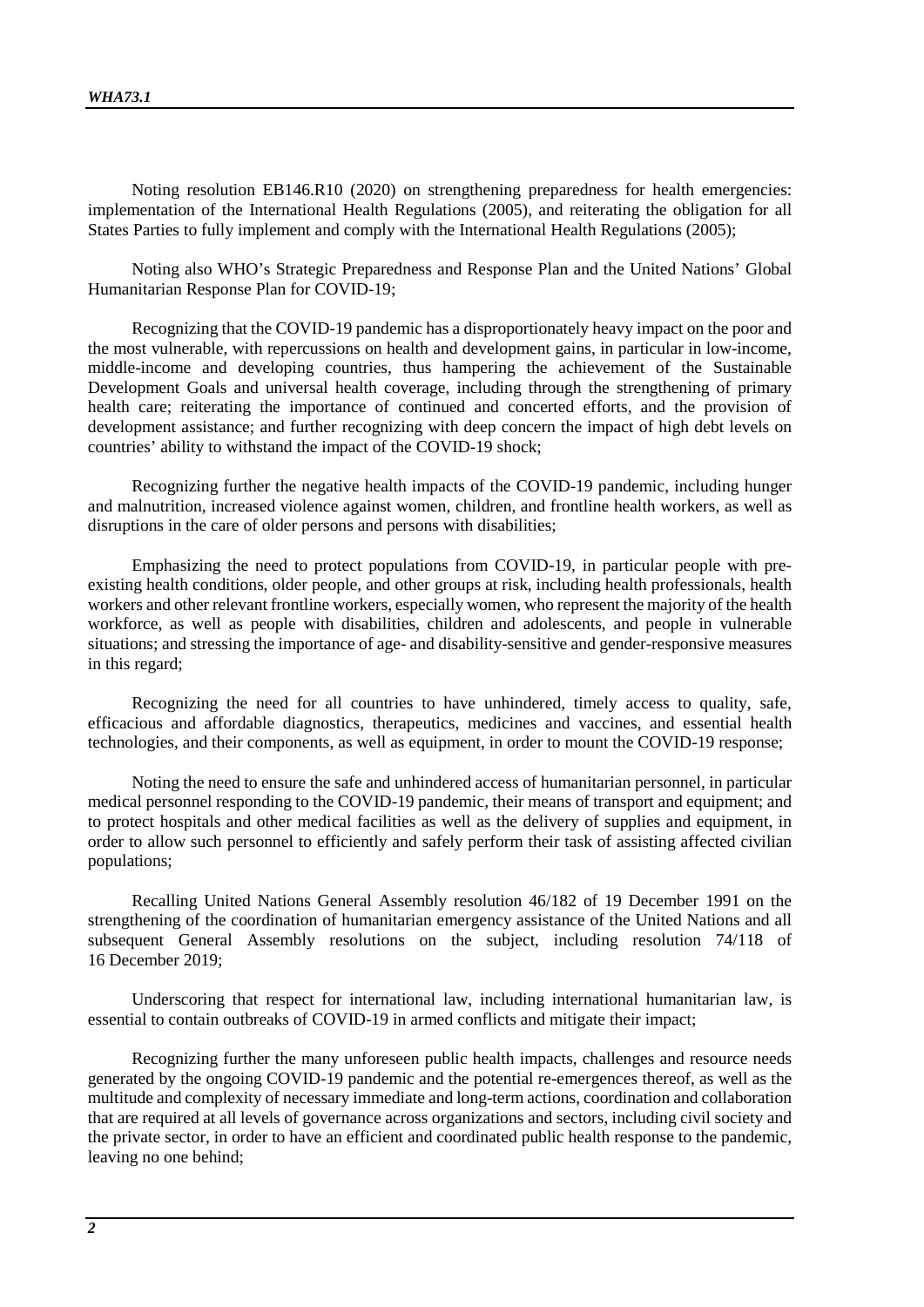Recognizing also the importance of planning and preparing for the recovery phase, including to mitigate the impact of the pandemic and of the unintended consequences of public health measures on society, public health, human rights and the economy;

Expressing optimism that the COVID-19 pandemic can be successfully controlled and overcome, and its impact mitigated, through leadership and sustained global cooperation, unity, and solidarity,

1. CALLS FOR, in the spirit of unity and solidarity, the intensification of cooperation and collaboration at all levels in order to contain and control the COVID-19 pandemic and mitigate its impact;

2. ACKNOWLEDGES the key leadership role of WHO and the fundamental role of the United Nations system in catalysing and coordinating the comprehensive global response to the COVID-19 pandemic, and the central efforts of Member States therein;

3. EXPRESSES its highest appreciation of, and support for, the dedication, efforts and sacrifices, above and beyond the call of duty of health professionals, health workers and other relevant frontline workers, as well as the WHO Secretariat, in responding to the COVID-19 pandemic;

4. CALLS FOR the universal, timely and equitable access to, and fair distribution of, all quality, safe, efficacious and affordable essential health technologies and products, including their components and precursors, that are required in the response to the COVID-19 pandemic as a global priority, and the urgent removal of unjustified obstacles thereto, consistent with the provisions of relevant international treaties, including the provisions of the Agreement on Trade-Related Aspects of Intellectual Property Rights (TRIPS Agreement) and the flexibilities within the Doha Declaration on the TRIPS Agreement and Public Health;

5. REITERATES the importance of urgently meeting the needs of low- and middle-income countries in order to fill the gaps in efforts to overcome the pandemic, through timely and adequate development and humanitarian assistance;

6. RECOGNIZES the role of extensive immunization against COVID-19 as a global public good for health in preventing, containing and stopping transmission in order to bring the pandemic to an end, once safe, quality, efficacious, effective, accessible and affordable vaccines are available;

7. CALLS ON Member States,<sup>[1](#page-2-0)</sup> in the context of the COVID-19 pandemic:

(1) to put in place a whole-of-government and whole-of-society response including through implementing a national, cross-sectoral COVID-19 action plan that outlines both immediate and long-term actions, with a view to sustainably strengthening their health system and social care and support systems, and preparedness, surveillance and response capacities, as well as taking into account WHO guidance, according to the national context, engaging with communities and collaborating with relevant stakeholders;

(2) to implement national action plans by putting in place, according to their specific contexts, comprehensive, proportionate, time-bound, age- and disability-sensitive and gender-responsive measures against COVID-19 across government sectors, ensuring respect for human rights and fundamental freedoms and paying particular attention to the needs of people in vulnerable

<span id="page-2-0"></span>-

<sup>&</sup>lt;sup>1</sup> And, where applicable, regional economic integration organizations.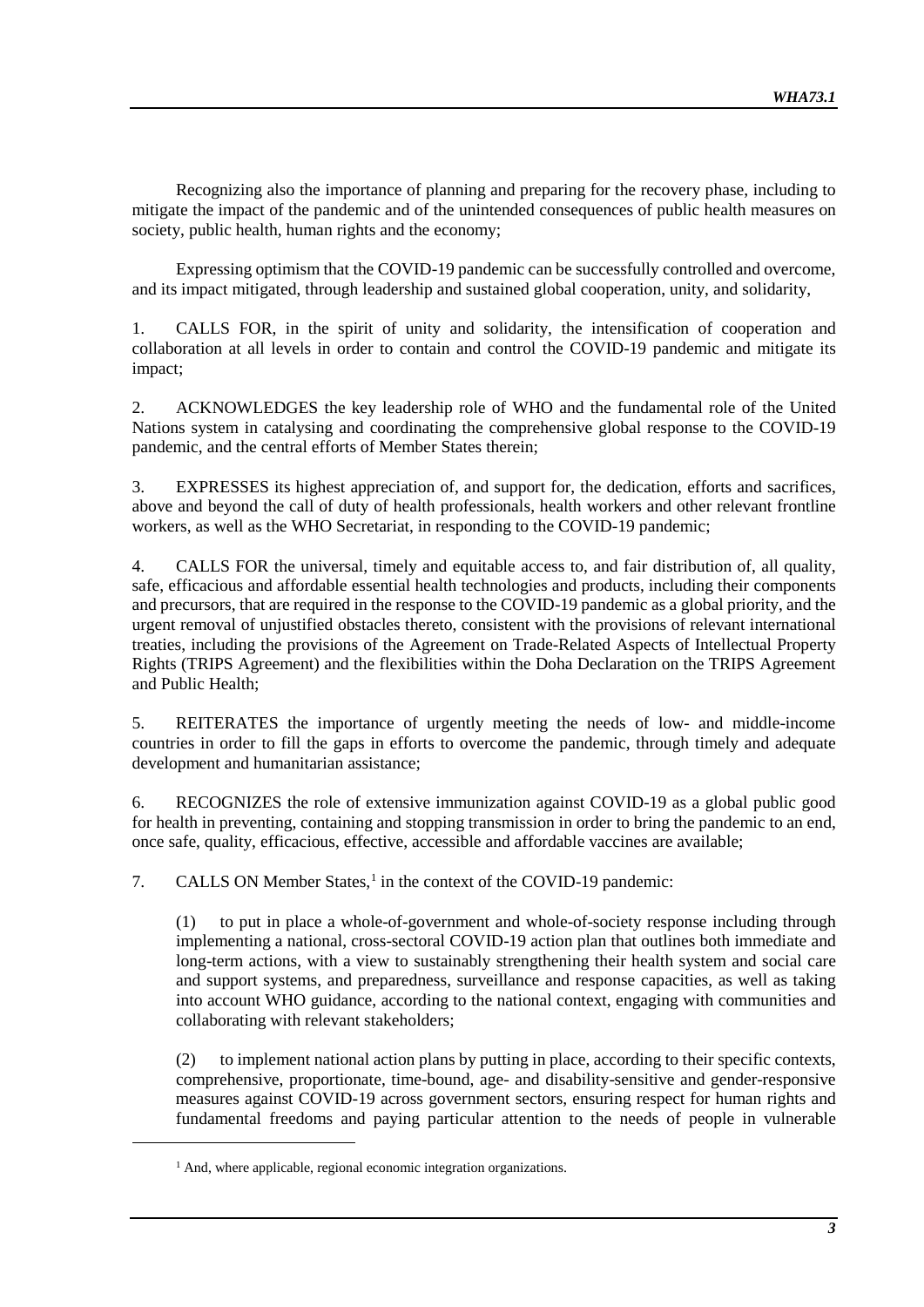situations, promoting social cohesion, taking the necessary measures to ensure social protection and protection from financial hardship, and preventing insecurity, violence, discrimination, stigmatization and marginalization;

(3) to ensure that restrictions on the movement of people and of medical equipment and medicines in the context of COVID-19 are temporary and specific and that they include exceptions for the movement of humanitarian and health workers, including community health workers, enabling them to fulfil their duties, and for the transfer of equipment and medicines required by humanitarian organizations for their operations;

(4) to take measures to support access to safe water, sanitation and hygiene, and infection prevention and control, ensuring that adequate attention is paid to the promotion of personal hygienic measures in all settings, including humanitarian settings, and particularly in health facilities;

(5) to ensure the continued functioning of the health system in all relevant aspects, in accordance with national context and priorities, necessary for an effective public health response to the COVID-19 pandemic and other ongoing epidemics, and the uninterrupted and safe provision of population- and individual-level services, for, among other matters, communicable diseases, including through undisrupted vaccination programmes, and for neglected tropical diseases, noncommunicable diseases, mental health, mother and child health and sexual and reproductive health; and to promote improved nutrition for women and children, recognizing in this regard the importance of increased domestic financing and development assistance where needed in the context of achieving universal health coverage;

(6) to provide the population with reliable and comprehensive information on COVID-19 and the measures taken by authorities in response to the pandemic, and to take measures to counter misinformation and disinformation as well as malicious cyber activities;

(7) to provide access to safe testing, treatment, and palliative care for COVID-19, paying particular attention to the protection of those with pre-existing health conditions, older people, and other people at risk, in particular health professionals, health workers and other relevant frontline workers;

(8) to provide health professionals, health workers, and other relevant frontline workers exposed to COVID-19, with access to personal protective equipment and other necessary commodities and training, including through the provision of psychosocial support; to take measures for their protection at work, facilitating their access to work and ensuring their adequate remuneration; and to consider the introduction of task-sharing and task-shifting in order to optimize the use of resources;

(9) to leverage digital technologies for the response to COVID-19, including to deal with its socioeconomic impact, paying particular attention to digital inclusion, patient empowerment, data privacy, and security, legal and ethical issues, and the protection of personal data;

(10) to provide WHO with timely, accurate and sufficiently detailed public health information related to the COVID-19 pandemic, as required by the International Health Regulations (2005);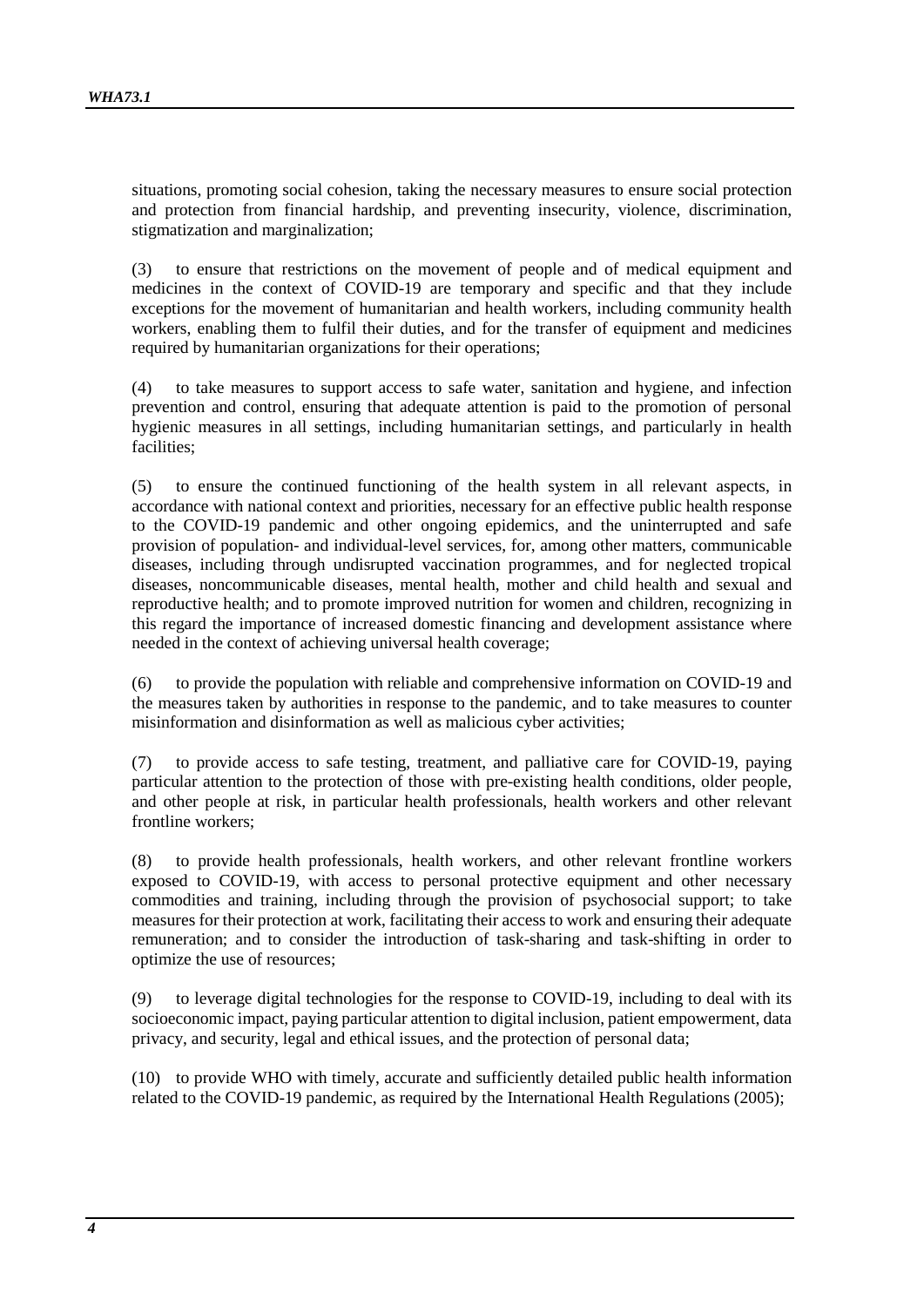(11) in relation to COVID-19, to share knowledge, lessons learned, experiences, best practices, data, materials, and commodities needed in the response, with WHO and other countries, as appropriate;

(12) to collaborate to promote both private sector and government-funded research and development, including open innovation, across all relevant domains, on measures necessary to contain and end the COVID-19 pandemic, in particular on vaccines, diagnostics, and therapeutics, and to share relevant information with WHO;

(13) to optimize the prudent use of antimicrobials in the treatment of COVID-19 and secondary infections in order to prevent the development of antimicrobial resistance;

(14) to strengthen actions that involve women's participation in all stages of decision-making processes, and mainstream a gender perspective in the COVID-19 response and recovery;

(15) to provide sustainable funding to WHO to ensure that the Organization can respond fully to public health needs in the global response to COVID-19, leaving no one behind;

8. CALLS ON international organizations and other stakeholders:

(1) to support all countries, upon their request, in implementing their multisectoral national action plans, in strengthening their health systems to respond to the COVID-19 pandemic, and in maintaining the safe provision of all other essential public health functions and services;

(2) to work collaboratively at all levels to develop, test, and scale-up production of safe, effective, quality, affordable diagnostics, therapeutics, medicines and vaccines for the COVID-19 response, including, existing mechanisms for voluntary pooling and licensing of patents in order to facilitate timely, equitable and affordable access to them, consistent with the provisions of relevant international treaties, including the provisions of the Agreement on Trade-Related Aspects of Intellectual Property Rights (TRIPS Agreement) and the flexibilities within the Doha Declaration on the TRIPS Agreement and Public Health;

(3) to address – where relevant, in coordination with Member States – the proliferation of disinformation and misinformation particularly in the digital sphere, as well as the proliferation of malicious cyber-activities that undermine the public health response; and to support the timely provision of clear, objective and science-based data and information to the public;

## 9. REQUESTS the Director-General:

(1) to continue to work with the United Nations Secretary-General and relevant multilateral organizations, including the signatory agencies of the global action plan for healthy lives and well-being for all, on a comprehensive and coordinated response across the United Nations system to support Member States in their responses to the COVID-19 pandemic in full cooperation with governments, as appropriate, demonstrating leadership on health in the United Nations system, and to continue to act as the health cluster lead in the United Nations humanitarian response;

(2) to continue to build and strengthen the capacities of WHO at all levels to fully and effectively perform the functions entrusted to it under the International Health Regulations (2005);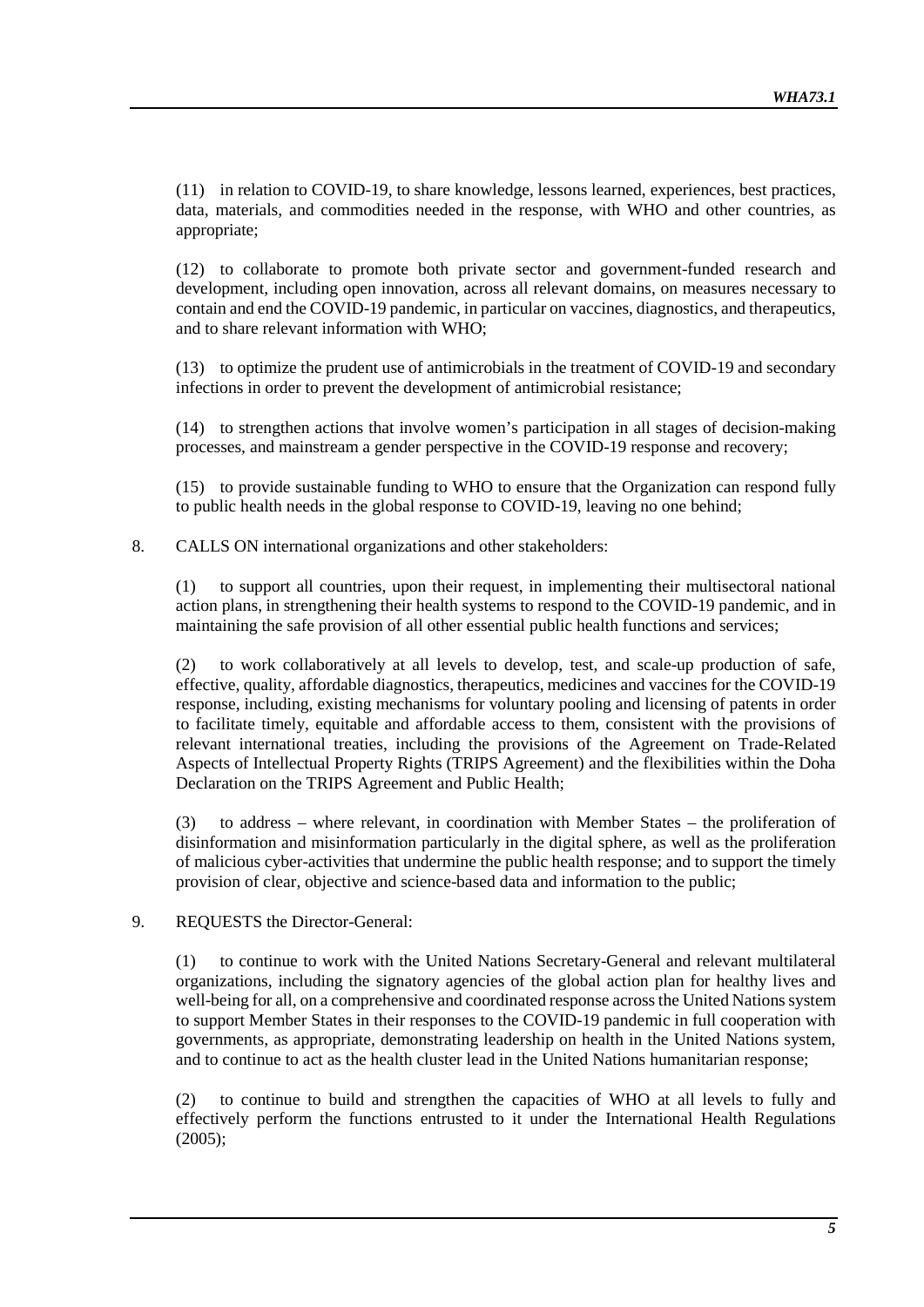(3) to assist, and continue to call upon, all States Parties to take the actions according to the provisions of the International Health Regulations (2005), including by providing all necessary support to countries for building, strengthening and maintaining their capacities to fully comply with the Regulations;

(4) to provide support to countries upon their request, in accordance with their national context, in support of the continued safe functioning of the health system in all relevant aspects necessary for an effective public health response to the COVID-19 pandemic and other ongoing epidemics, and the uninterrupted and safe provision of population- and individual-level services, for, among other matters: communicable diseases, including through undisrupted vaccination programmes, and for neglected tropical diseases, noncommunicable diseases, mental health, mother and child health and sexual and reproductive health; and to promote improved nutrition for women and children;

(5) to support countries, upon request, in developing, implementing and adapting relevant national response plans to COVID-19, by developing, disseminating and updating normative products and technical guidance, learning tools, data and scientific evidence for COVID-19 responses, including to counter misinformation and disinformation, as well as malicious cyber activities, and to continue to work against substandard and falsified medicines and medical products;

(6) to continue to work closely with the World Organisation for Animal Health (OIE), the Food and Agriculture Organization of the United Nations (FAO) and countries, as part of the One-Health Approach to identify the zoonotic source of the virus and the route of introduction to the human population, including the possible role of intermediate hosts, including through efforts such as scientific and collaborative field missions, which will enable targeted interventions and a research agenda to reduce the risk of similar events occurring, as well as to provide guidance on how to prevent infection with severe acute respiratory syndrome coronavirus 2 (SARS-COV2) in animals and humans and prevent the establishment of new zoonotic reservoirs, as well as to reduce further risks of emergence and transmission of zoonotic diseases;

(7) to regularly inform Member States, including through the governing bodies, of the results of fundraising efforts and of the global implementation of, and allocation of financial resources through, WHO's Strategic Preparedness and Response Plan, including funding gaps and results achieved, in a transparent, accountable and swift manner, in particular in respect of the support given to countries;

(8) rapidly, and noting paragraph 2 of United Nations General Assembly resolution 74/274 on international cooperation to ensure global access to medicines, vaccines and medical equipment to face COVID-[1](#page-5-0)9, and in consultation with Member States, $<sup>1</sup>$  and with inputs from relevant</sup> international organizations, civil society, and the private sector, as appropriate, to identify and provide options that respect the provisions of relevant international treaties, including the provisions of the TRIPS Agreement and the flexibilities within the Doha Declaration on the TRIPS Agreement and Public Health, to be used in scaling up development, manufacturing and distribution capacities needed for transparent equitable and timely access to quality, safe, affordable and efficacious diagnostics, therapeutics, medicines, and vaccines for the COVID-19 response, taking into account existing mechanisms, tools, and initiatives, such as the Access to COVID-19 Tools (ACT) Accelerator, and relevant pledging appeals, such as the Coronavirus

<span id="page-5-0"></span>-

<sup>&</sup>lt;sup>1</sup> And, where applicable, regional economic integration organizations.